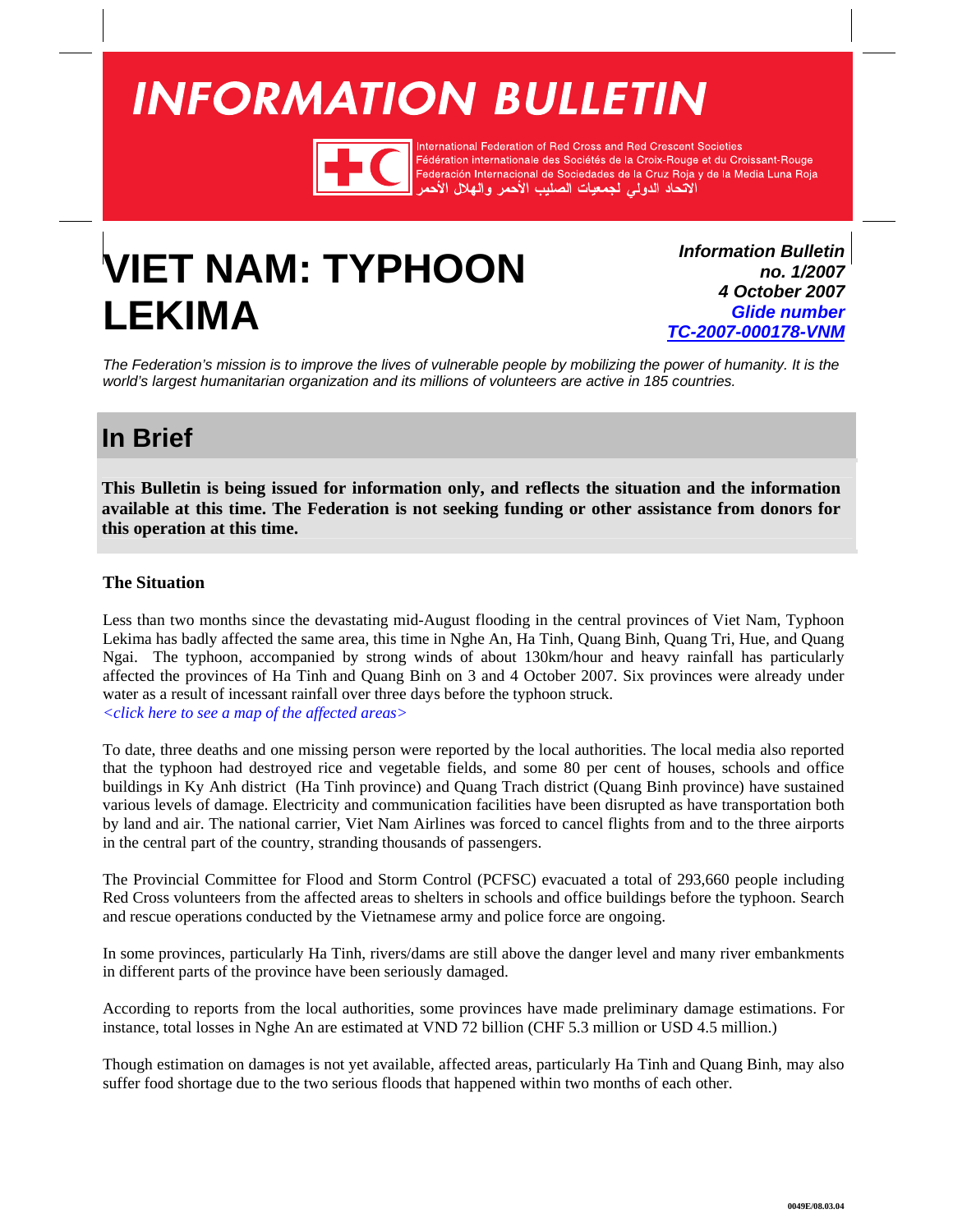#### **Red Cross and Red Crescent action**

The Viet Nam Red Cross (VNRC) has released household kits from its buffer stock for distribution to the affected people. A team led by an under general-secretary will leave for the field to carry this out.

Due to disrupted communication, the National Headquarters has had difficulties receiving reports from the provinces, but initial information from the PCFSC Quang Binh's chapter has been actively involved in evacuation, rescue and search operation coordinated by the PCFSC. In total, more than 10,000 people, comprising about 2,000 families, have been moved to safer surroundings. Together with other members of the PCCFSC, the Red Cross continues search and rescue operations, providing first aid services where necessary.

Rapid assessments have begun to determine the size and scope of the disaster. Based on these, the chapter will use its emergency contingency funds to initiate relief efforts by buying necessary items to distribute to the people.

The Viet Nam Red Cross (VNRC) has called for a meeting with all Red Cross partners at their headquarters to share preliminary information about the VNRC's plan of action. Reports from chapters will come in over the next 24 hours.

### **How we work**

*All International Federation assistance seeks to adhere to th[e Code of Conduct for the Internatio](http://www.ifrc.org/publicat/conduct/index.asp)nal Red Cross and Red Crescent Movement and Non-Governmental Organizations (NGO's) in Disaster Relief and is committed to the [Humanitarian Charter and Minimum Standards in Disaster Response \(Sphere\) i](http://www.sphereproject.org/)n delivering assistance to the most vulnerable.* 

#### **The Federation's Global Agenda**

The International Federation's activities are aligned with under a Global Agenda, which sets out **four broad goals** to meet the Federation's mission to "improve the lives of vulnerable people by mobilizing the power of humanity".

#### **Global Agenda Goals:**

- Reduce the numbers of deaths, injuries and impact from disasters.
- Reduce the number of deaths, illnesses and impact from diseases and public health emergencies.
- Increase local community, civil society and Red Cross Red Crescent capacity to address the most urgent situations of vulnerability.
- Reduce intolerance, discrimination and social exclusion and promote respect for diversity and human dignity.

## **Contact information**

**For further information specifically related to this operation please contact:** 

- Viet Nam Red Cross: Mr. Doan Van Thai (vice-president cum secretary- general), mobile: +84 913 216 549, email: <u>dvanthai@hn.vnn.vn;</u> and Dr. Trinh Bang Hop (director of international relations and development department), email: vnrchq@netnam.org.vn, phone: +84.4.822.4320; Phung Van Hoan, disaster management manager, email: vnrcdp@fpt.vn; phone +84.904.117.981;
- Federation country delegation in Viet Nam: Irja Sandberg (Federation representative), email: irja.sandberg@ifrc.org, phone: +84.4.942.2980 (ext. 216), fax: +84.4.942.2987; or Dang Van Tao, disaster management manager, email: tao.vandang@ifrc.org, phone +84.913.361.581;
- Federation Southeast Asia regional delegation in Thailand: Alan Bradbury (head of regional delegation); email: alan.bradbury@ifrc.org; phone: +66.2.661.8201; fax: +66.2.661.9322; or Michael Annear, head of regional disaster management unit, email: michael.annear@ifrc.org; phone +66.817.539.598;
- Federation Secretariat in Geneva (Asia Pacific department): Sabine Feuglet (senior assistant); email: sabine.feuglet@ifrc.org; phone: +41.22.730.4349; fax: +41.22.733.0395;
- Asia Pacific Zone in Kuala Lumpur: Amy Gaver, email: amy.gaver@ifrc.org; phone: + 60.3.2161.0892, fax: +60.3.2161.1210, mobile: +60.12.220.1174

*Map below; [click here to return to the main page](#page-0-0)*